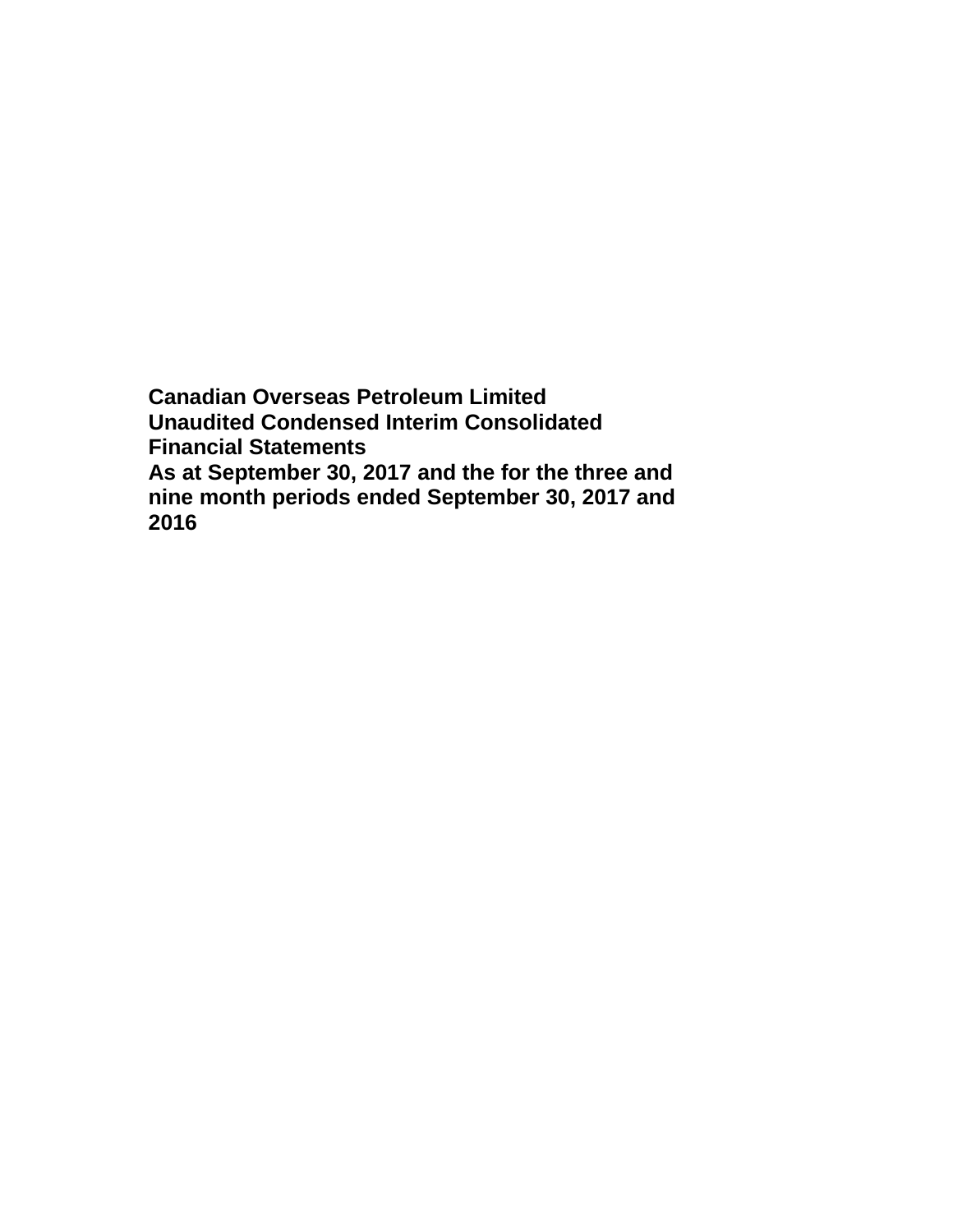#### **Management's Responsibility for Consolidated Financial Statements**

The information provided in these unaudited condensed interim consolidated financial statements is the responsibility of management. In the preparation of the statements, estimates are sometimes necessary to make a determination of future values for certain assets or liabilities. Management believes such estimates have been based on careful judgments and have been properly reflected in the accompanying consolidated financial statements.

Management maintains a system of internal controls to provide reasonable assurance that the Company's assets are safeguarded and to facilitate the preparation of relevant and timely information.

The audit committee has reviewed the unaudited condensed interim consolidated financial statements with management and the auditors, and has reported to the Board of Directors. The Board of Directors has approved the unaudited consolidated interim financial statements as presented.

*Signed "Arthur S. Millholland" Signed "Aleksandra Owad"* Arthur S. Millholland Aleksandra Owad President and Chief Executive Officer Chief Financial Officer November 10, 2017 November 10, 2017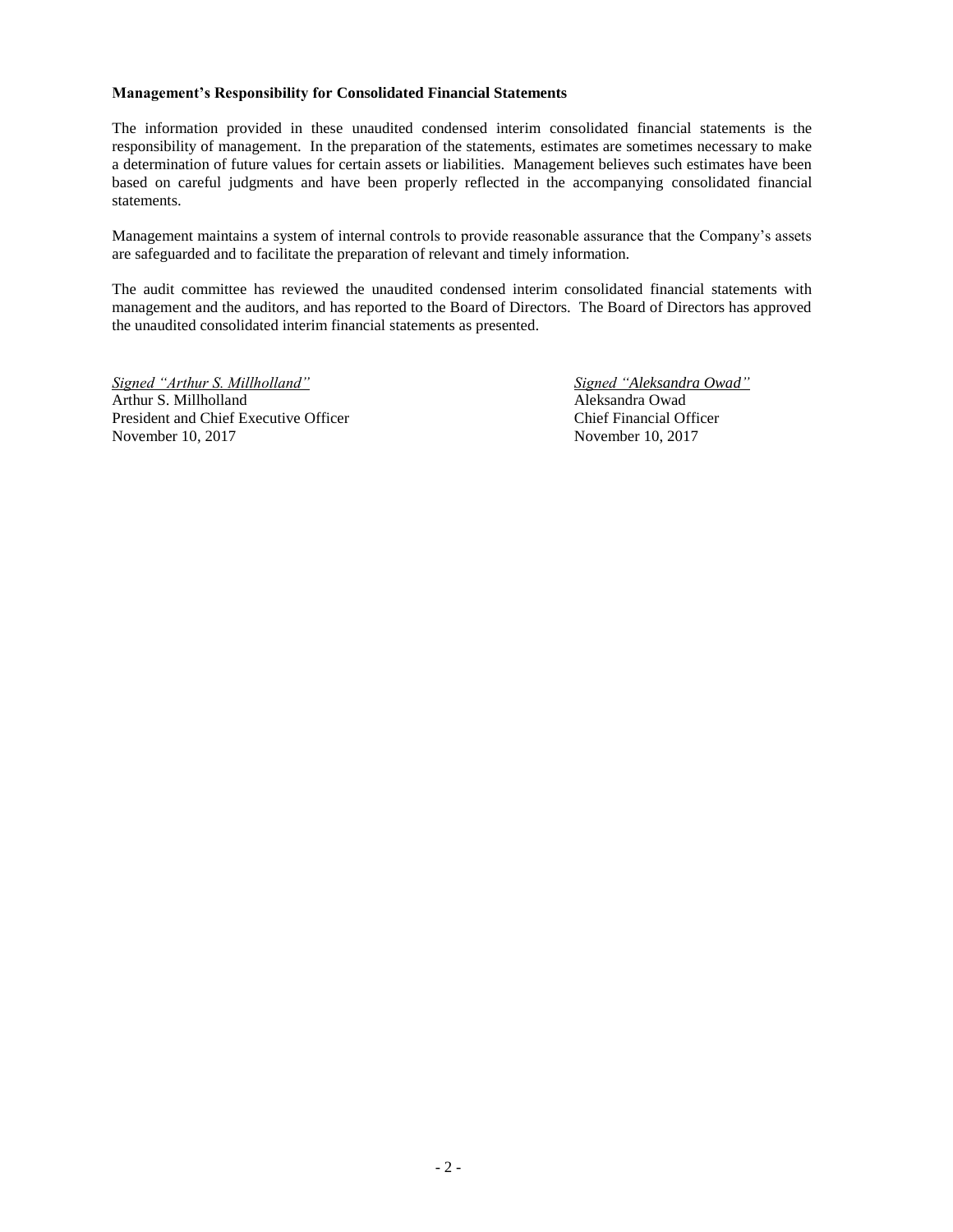# **Canadian Overseas Petroleum Limited Condensed Consolidated Statements of Financial Position (unaudited) (in thousands of United States dollars)**

| As at                                                                | September 30, | December 31, |  |
|----------------------------------------------------------------------|---------------|--------------|--|
|                                                                      | 2017          | 2016         |  |
| <b>Assets</b>                                                        |               |              |  |
| Current                                                              |               |              |  |
| Cash and cash equivalents                                            | \$<br>2,443   | \$<br>2,565  |  |
| Accounts receivable                                                  | 275           | 210          |  |
| Prepaid expenses                                                     | 88            | 179          |  |
|                                                                      | 2,806         | 2,954        |  |
|                                                                      |               |              |  |
| Deposits and prepayments                                             | 44            | 48           |  |
| Exploration and evaluation assets (note 4)                           |               | 15,407       |  |
| Office equipment                                                     | 66            | 71           |  |
|                                                                      | \$<br>2,916   | \$18,480     |  |
| <b>Liabilities</b>                                                   |               |              |  |
| Current                                                              |               |              |  |
| Accounts payable and accrued liabilities                             | \$<br>1,077   | \$<br>991    |  |
|                                                                      | 1,077         | 991          |  |
| Derivative liability (note $5(a)$ )                                  | 640           | 335          |  |
|                                                                      | 1,717         | 1,326        |  |
| <b>Shareholders' Equity</b>                                          |               |              |  |
| Share capital (note $5(a)$ )                                         | 130,734       | 124,874      |  |
| Warrants (note $5(b)$ )                                              |               | 2,612        |  |
| Contributed capital reserve (note $5(c)$ )                           | 50,111        | 50,111       |  |
| Deficit                                                              | (177, 438)    | (158, 448)   |  |
| Accumulated other comprehensive loss                                 | (2,208)       | (1,995)      |  |
|                                                                      | 1,199         | 17,154       |  |
|                                                                      | \$<br>2,916   | \$18,480     |  |
| e<br>$\mathbf{r}$ and $\mathbf{r}$ and $\mathbf{r}$ and $\mathbf{r}$ |               |              |  |

**Nature of operations** *(note 1)* **Going concern** *(note 2)* **Commitments and contractual obligations** *(note 6)*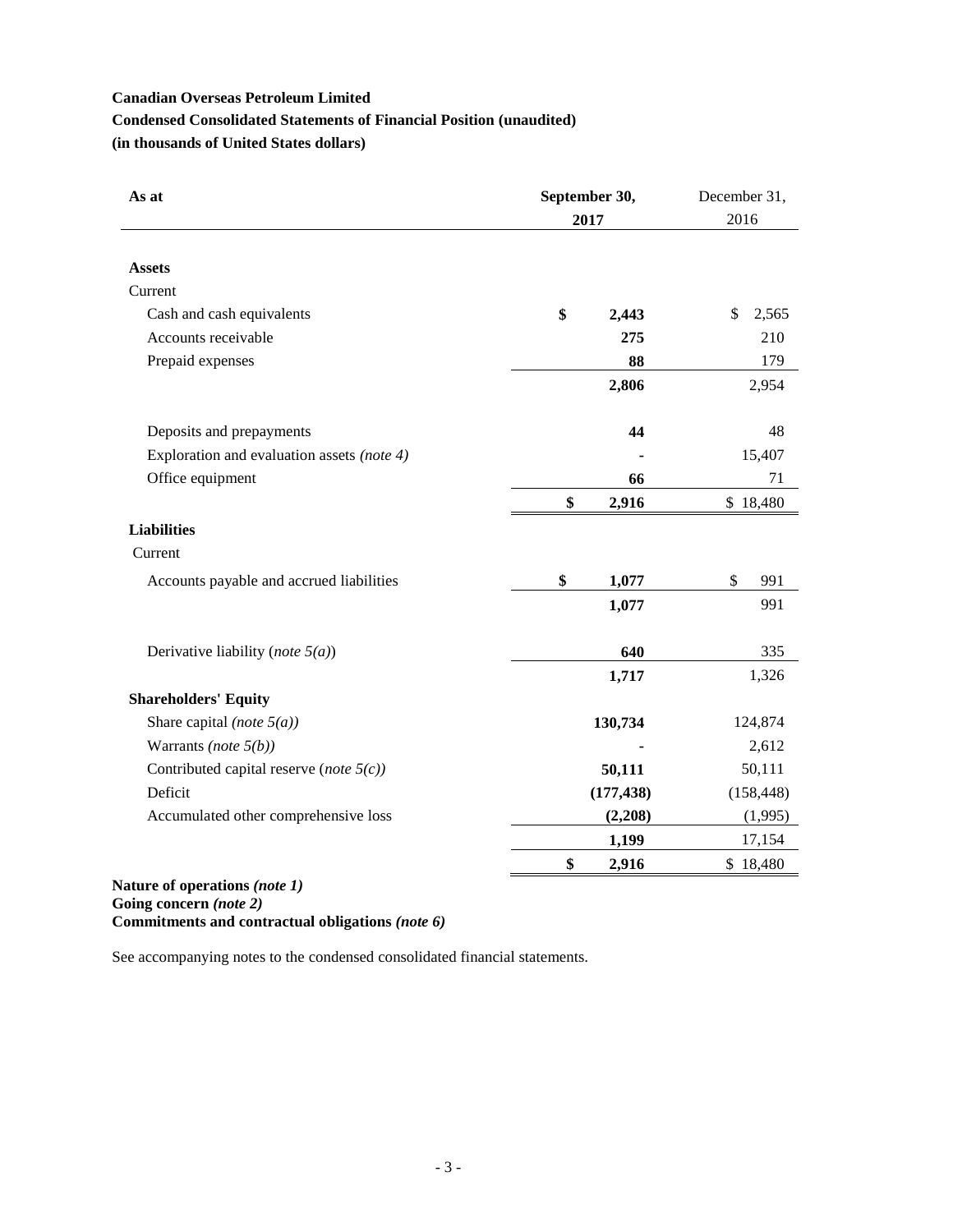# **Canadian Overseas Petroleum Limited**

# **Condensed Consolidated Statements of Comprehensive Loss (unaudited)**

**(in thousands of United States dollars, except per share amounts)**

|                                                              | Three months<br>ended<br>September 30,<br>2017 | Three months<br>ended<br>September 30,<br>2016 | <b>Nine months</b><br>ended<br>September 30,<br>2017 | Nine months<br>ended<br>September 30,<br>2016 |
|--------------------------------------------------------------|------------------------------------------------|------------------------------------------------|------------------------------------------------------|-----------------------------------------------|
| <b>Operations</b>                                            |                                                |                                                |                                                      |                                               |
| Administrative<br>Impairment of exploration and              | \$<br>(1,236)                                  | \$<br>(1,363)                                  | \$<br>(3, 462)                                       | \$<br>(3,791)                                 |
| evaluation assets (note 4)                                   | (15, 642)                                      |                                                | (15, 642)                                            |                                               |
| Depreciation                                                 | (5)                                            | (7)                                            | (16)                                                 | (34)                                          |
| Stock-based compensation                                     |                                                | (261)                                          |                                                      | (1,529)                                       |
|                                                              | (16, 883)                                      | (1,631)                                        | (19, 120)                                            | (5, 354)                                      |
| <b>Finance income and costs</b>                              |                                                |                                                |                                                      |                                               |
| Interest income                                              | 1                                              | 9                                              | 8                                                    | 19                                            |
| Derivative gain / (loss) (note $5(a)$ )                      | (485)                                          | (4,814)                                        | (115)                                                | (5,073)                                       |
| Foreign exchange gain / (loss)                               | 119                                            | $\mathfrak{2}$                                 | 296                                                  | (246)                                         |
|                                                              | (365)                                          | (4,803)                                        | 189                                                  | (5,300)                                       |
| Loss before investments in joint ventures                    | (17, 248)                                      | (6, 434)                                       | (18, 931)                                            | (10, 654)                                     |
| Loss on investment in joint venture (note $3$ )              | (6)                                            | (77)                                           | (59)                                                 | (79)                                          |
| Net loss                                                     | (17, 254)                                      | (6,511)                                        | (18,990)                                             | (10, 733)                                     |
| (Loss) / gain on translation of foreign<br>subsidiaries      | (175)                                          | 47                                             | (213)                                                | 329                                           |
| Comprehensive loss                                           | \$<br>(17, 429)                                | \$<br>(6, 464)                                 | \$<br>(19,203)                                       | \$<br>(10, 404)                               |
| Loss per share (basic and diluted)                           | \$<br>(0.01)                                   | \$<br>(0.01)                                   | \$<br>(0.02)                                         | \$<br>(0.02)                                  |
| Weighted<br>number<br>of<br>shares<br>average<br>outstanding | 1,273,139,350                                  | 607,114,077                                    | 881,461,694                                          | 550,883,602                                   |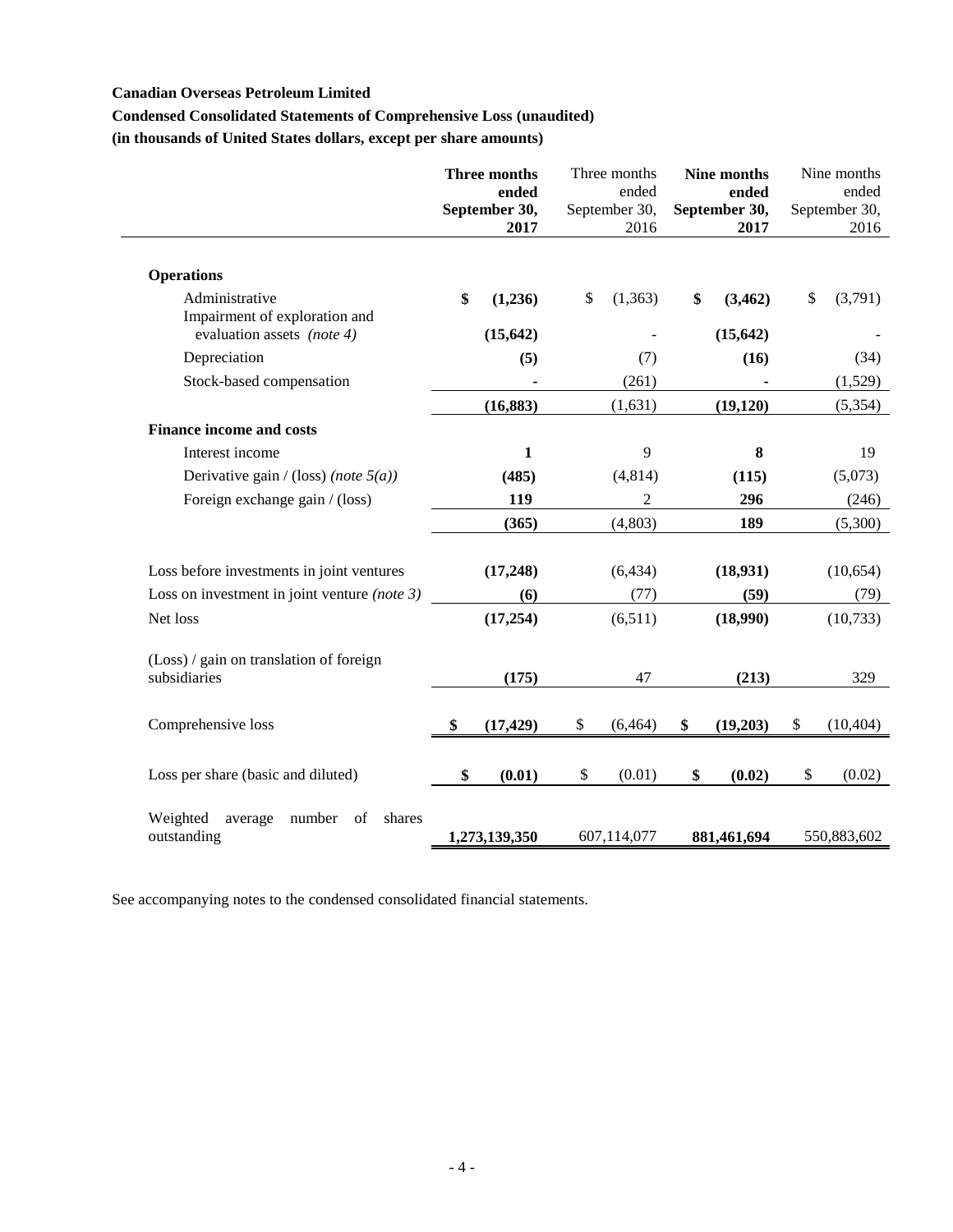# **Canadian Overseas Petroleum Limited**

# **Condensed Consolidated Statements of Changes in Equity (unaudited)**

**(in thousands of United States dollars)**

|                                                                                                       |    |              |                      | <b>Contributed</b> |               | <b>Accumulated</b><br><b>Other</b>   |               |
|-------------------------------------------------------------------------------------------------------|----|--------------|----------------------|--------------------|---------------|--------------------------------------|---------------|
|                                                                                                       |    | <b>Share</b> |                      | Capital            |               | Comprehensive                        | <b>Total</b>  |
|                                                                                                       |    | Capital      | <b>Warrants</b>      | <b>Reserve</b>     |               | Deficit Income/(Loss) <sup>(1)</sup> | <b>Equity</b> |
| <b>Balance at January 1, 2016</b>                                                                     | S  | 120,730      | \$2,612              | \$<br>48,014       | \$ (151,687)  | \$<br>(2,462)                        | \$17,207      |
| Issued common shares -<br>net of issue cost and<br>valuation of warrants<br>classified as derivatives |    | 2,889        |                      |                    |               |                                      | 2,889         |
| Issued further to exercise of<br>Warrants - including<br>valuation of warrants<br>exercised           |    | 372          |                      |                    |               |                                      | 372           |
| <b>Stock Options granted</b>                                                                          |    |              |                      | 1,529              |               |                                      | 1,529         |
| Comprehensive (loss) /<br>income for the period                                                       |    |              |                      |                    | (10, 733)     | 329                                  | (10, 404)     |
| <b>Balance at September 30, 2016</b>                                                                  |    | \$123,991    | \$2,612              | \$49,543           | \$ (162, 420) | \$<br>(2,133)                        | \$11,593      |
| <b>Balance at December 31, 2016</b><br><b>Issued common shares -</b><br>net of issue cost and         | \$ | 124,874      | \$2,612              | \$<br>50,111       | \$ (158, 448) | \$<br>(1,995)                        | \$17,154      |
| valuation of warrants<br>classified as derivatives                                                    |    | 3,248        |                      |                    |               |                                      | 3,248         |
| Fair value of warrants that<br>expired unexercised                                                    |    | 2,612        | (2,612)              |                    |               |                                      |               |
| Comprehensive (loss) for the<br>period                                                                |    |              |                      |                    | (18,990)      | (213)                                | (19,203)      |
| <b>Balance at September 30, 2017</b>                                                                  |    | \$130,734    | \$<br>$\blacksquare$ | \$50,111           | \$(177, 438)  | \$<br>(2,208)                        | \$1,199       |

**(1)**As at September 30, 2017 and 2016, the accumulated other comprehensive income balance consists of unrealized foreign exchange on translation of foreign subsidiaries.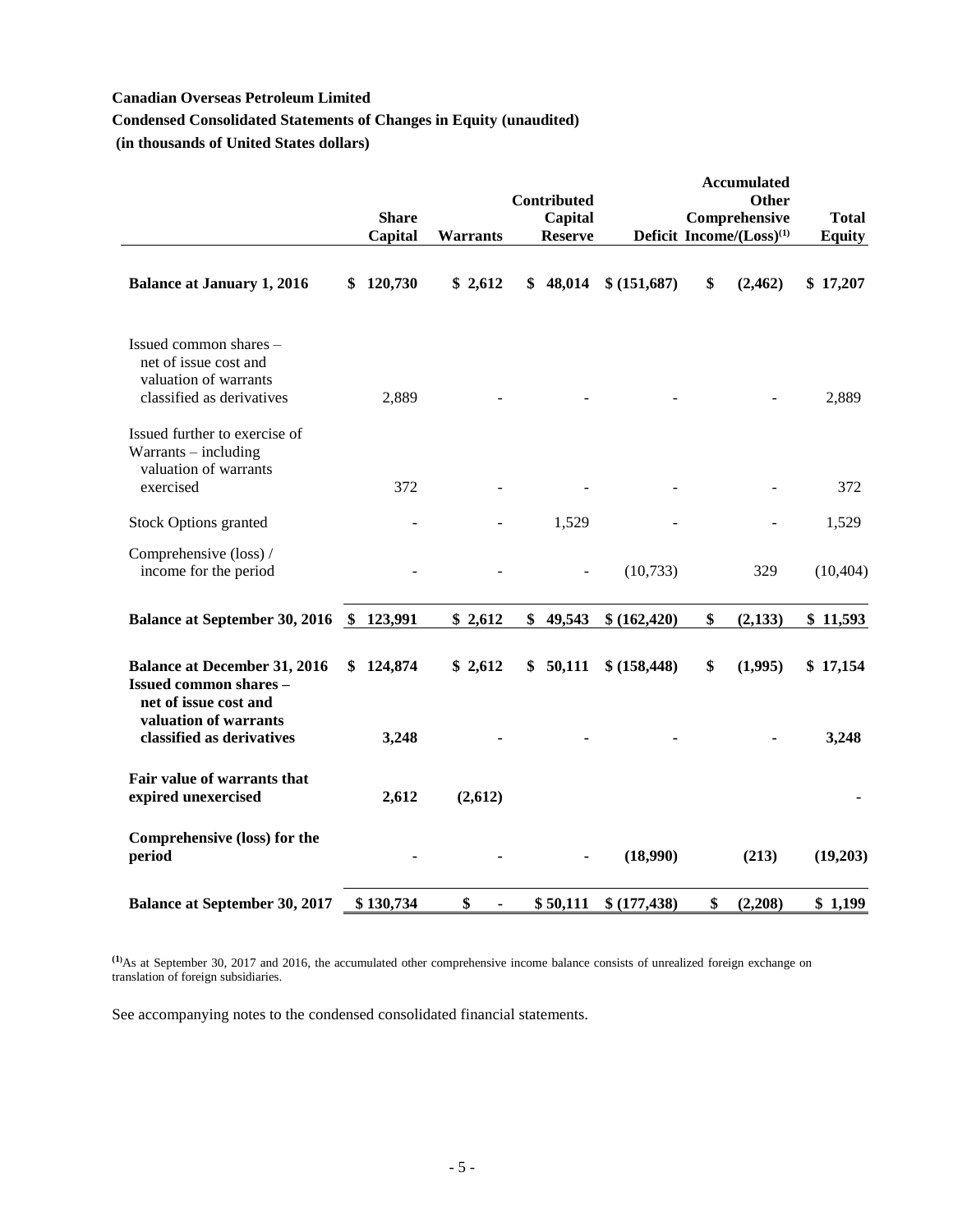# **Canadian Overseas Petroleum Limited**

# **Condensed Consolidated Statements of Cash Flows (unaudited)**

**(in thousands of United States dollars)**

| For the nine months ended September 30                                                | 2017           | 2016            |
|---------------------------------------------------------------------------------------|----------------|-----------------|
| <b>Cash Used In Operating Activities</b>                                              |                |                 |
| Loss                                                                                  | \$<br>(18,990) | \$<br>(10, 733) |
| Interest income                                                                       | (8)            | (19)            |
| Add (deduct) non-cash items:                                                          |                |                 |
| Derivative loss (note $5(a)$ )                                                        | 115            | 5,073           |
| Depreciation                                                                          | 16             | 34              |
| Stock-based compensation                                                              |                | 1,529           |
| Impairment of exploration and evaluation assets (note 4)                              | 15,642         |                 |
| Unrealized foreign exchange (gain) / loss                                             | (363)          | 342             |
| Loss on investment in joint venture (note $3$ )                                       | 59             | 79              |
|                                                                                       | (3,529)        | (3,695)         |
| Net change in non-cash working capital (note 8)                                       | 323            | (589)           |
|                                                                                       | (3,206)        | (4,284)         |
| <b>Financing Activities</b>                                                           |                |                 |
| Issuance of common shares, net of issue costs                                         | 3,424          | 6,090           |
| Net change in non-cash working capital (note 8)                                       | 8              | 215             |
|                                                                                       | 3,432          | 6,305           |
| <b>Investing Activities</b>                                                           |                |                 |
| Additions to office equipment                                                         | (11)           |                 |
| Additions to exploration and evaluation assets (note 4)                               | (235)          | (160)           |
| Additions to investment in joint venture (note $3$ )                                  | (59)           | (79)            |
| Interest income                                                                       | 8              | 19              |
| Net change in non-cash working capital (note 8)                                       | (215)          |                 |
|                                                                                       | (512)          | (220)           |
| (Decrease)/Increase in cash and cash equivalents<br>during the period                 | (286)          | 1,801           |
| Effect of foreign exchange on cash and cash<br>equivalents held in foreign currencies | 164            | (104)           |
| Cash and cash equivalents, beginning of period                                        | 2,565          | 2,015           |
| Cash and cash equivalents, end of period                                              | \$<br>2,443    | \$<br>3,712     |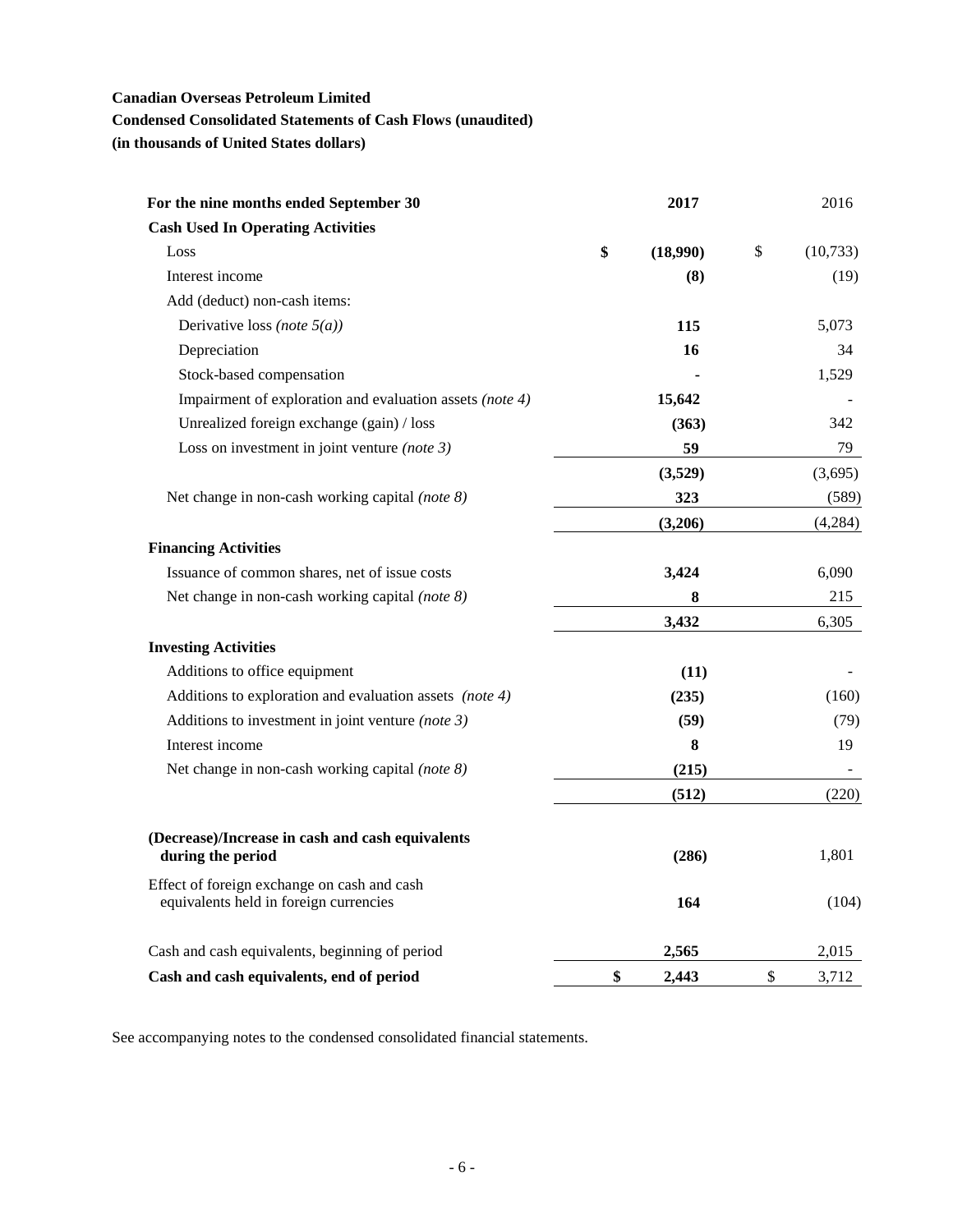## **1. NATURE OF OPERATIONS**

Canadian Overseas Petroleum Limited ("COPL" or the "Company"), is a widely-held publicly traded company incorporated and domiciled in Canada. The Company's common shares are traded on the TSX Venture Exchange in Canada and the London Stock Exchange in the UK. The Company's registered office is in Calgary, Alberta at 400, 444 – 7th Avenue S.W.

COPL and its subsidiaries are involved in the identification, acquisition, exploration and development of oil and natural gas offshore reserves. As at September 30, 2017, the Company has the following subsidiaries, all of which are wholly-owned directly or indirectly:

- COPL Technical Services Limited, which is involved in providing technical and administrative services to the COPL group of companies;
- Canadian Overseas Petroleum (UK) Limited ("COPL UK"), incorporated in the United Kingdom ("UK") is providing technical and projects related services to the COPL group of companies;
- Canadian Overseas Petroleum (Bermuda Holdings) Limited, Canadian Overseas Petroleum (Bermuda) Limited ("COPL B") and Canadian Overseas Petroleum (Namibia) Limited (currently dormant), which were incorporated to conduct operations in offshore Liberia and elsewhere in Africa.

The Company, along with an unrelated company, Shoreline Energy International Limited, incorporated Shoreline Canoverseas Petroleum Development Corporation Limited ("ShoreCan") in October 2014 in Bermuda to focus on acquisitions of upstream oil and gas exploration, development and producing assets in sub-Saharan Africa. Both partners hold a 50% interest in the joint venture.

# **2. BASIS OF PREPARATION AND GOING CONCERN**

### *Basis of Preparation and Compliance*

The Company's unaudited condensed interim consolidated financial statements ("financial statements") have been prepared in accordance with International Accounting Standard ("IAS") 34, "Interim Financial Reporting" following acceptable accounting policies under International Financial Reporting Standards ("IFRS") and are reported in thousands of United States dollars ("\$"). The Company's financial statements should be read in conjunction with the Company's audited annual consolidated financial statements as at and for the years ended December 31, 2016 and 2015, which outline the Company's significant accounting policies in Note 3 thereto, which have been applied consistently in these financial statements, as well as the Company's critical accounting judgments and key sources of estimation uncertainty which are also set out in Note 3 thereto.

### *Going Concern*

These financial statements are prepared on a going concern basis which assumes that the Company will be able to realize its assets and discharge its liabilities in the normal course of business.

Currently, the Company does not have material cash inflows and/or adequate financing to develop profitable operations. The Company is pursuing exploration projects and contracts that will require substantial additional financing before they are able to generate positive operating cash flows. Accordingly, the Company's continued successful operations are dependent on its ability to obtain additional financing. There is no assurance that the Company will be able to obtain adequate financing in the future or that such financing will be obtained on terms advantageous to the Company. With no assurance that financing will be obtained, there is material uncertainty that may cast substantial doubt on the Company's ability to continue as a going concern. These financial statements do not give effect to adjustments that would be necessary to the carrying values and classifications of assets and liabilities should the Company be unable to continue as a going concern.

The financial statements were authorized for issue by the Company's Board of Directors on November 10, 2017.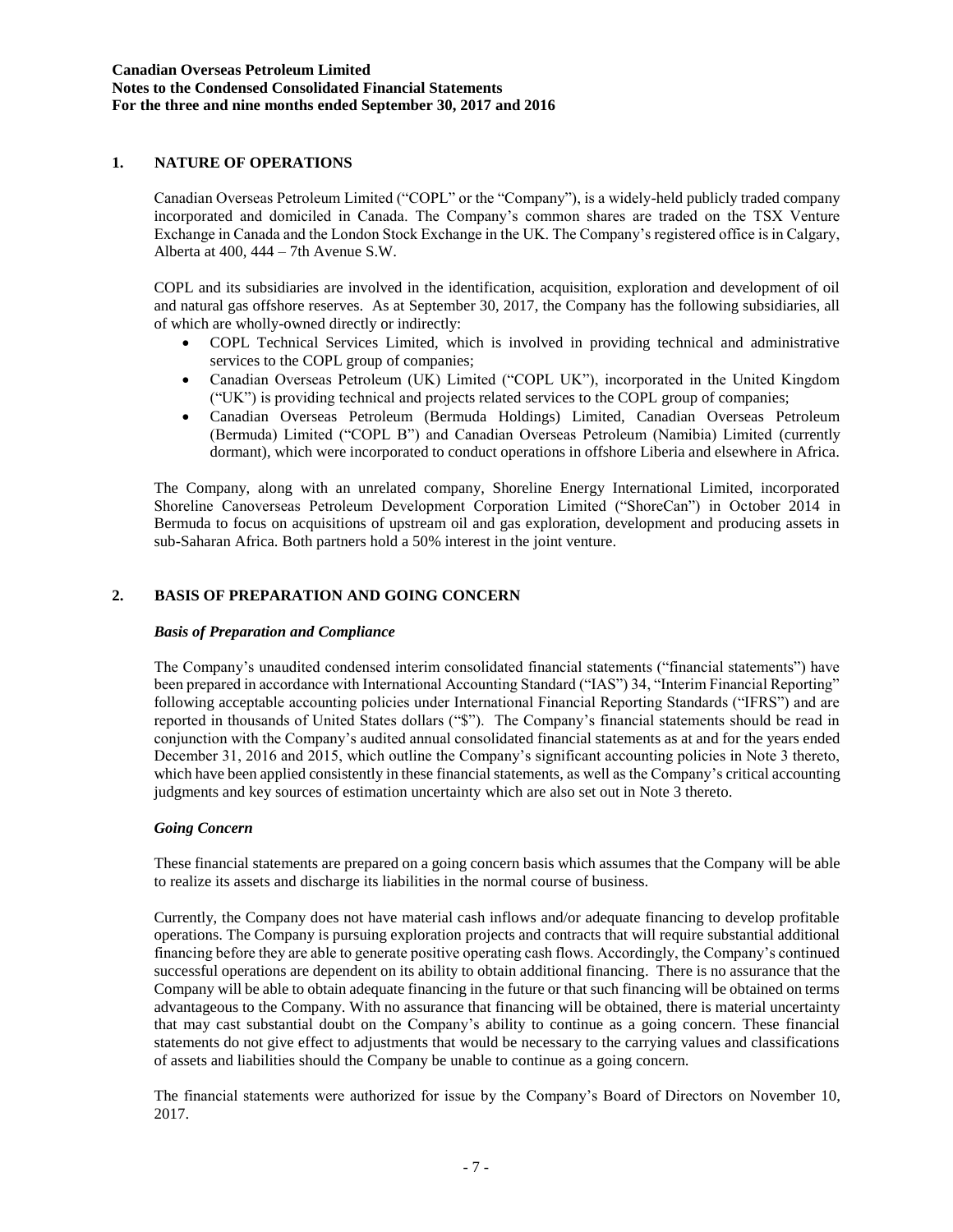# **3. INVESTMENT IN JOINT VENTURE**

The Company currently holds a 50% interest in a jointly controlled entity, ShoreCan, focusing on acquisitions of upstream oil and gas exploration, development and producing assets in sub-Saharan Africa. The determination of ShoreCan as a joint venture was based on ShoreCan's structure through a separate legal entity whereby neither the legal form nor the contractual arrangement give the owners rights to the assets and obligations for the liabilities within the normal course of business, nor does it give the rights to the economic benefits of the assets or responsibility for settling liabilities associated with the arrangement.

The Company and its joint venture partner signed a funding agreement, effective October 24, 2014 (the "Funding Agreement") providing financial support as needed in proportion to its interest (50% each) in ShoreCan for ShoreCan's expenses and obligations. The Funding Agreement does not impose any guarantees from the Company and/or its joint venture partner. Amounts advanced to ShoreCan under the terms of the Funding Agreement are unsecured and payable on or before October 24, 2020 contingent upon ShoreCan generating its own cashflows. Interest is charged monthly at an annual rate of 3.0% above 12 month USD LIBOR.

#### *Nigeria*

On September 13, 2016, ShoreCan closed an acquisition of 80% of the issued share capital of Essar Exploration and Production Limited (Nigeria) ("Essar Nigeria"), a company which sole asset is a 100% interest in exploration license OPL 226 offshore Nigeria. As part of the shareholder agreement, ShoreCan has agreed to cover the funding of Essar Nigeria's operations. As a party to a Production Sharing Contract ("PSC") for OPL 226, Essar Nigeria is required to seek Nigerian Government ministerial consent for the transaction. The respective application has been made and the parties to the transaction are awaiting its approval.

In January 2017, three ShoreCan representatives were appointed Directors of Essar Nigeria, gaining a majority on Essar Nigeria board. ShoreCan has assessed that the transaction does not meet criteria of a business acquisition as Essar Nigeria is in exploration/development stage and as at September 30, 2017, ShoreCan has legal control over Essar Nigeria.

As at the date of filing of these interim financial statements, Shorecan has assessed that they do not have control under the control framework of IFRS 10, *Consolidated Financial Statements*. Accordingly, the below summarized statements of ShoreCan, do not include Essar Nigeria results for the nine months ended September 30, 2017 and the \$0.25 million representing the cash consideration paid, is still recognized as a deposit in ShoreCan's books as at as at September 30, 2017.

In addition, ShoreCan has committed to invest up to a maximum of \$80 million into Essar Nigeria in the form of an interest-free shareholder loan. The funds will be used for Essar Nigeria operations and in particular, to cover work program obligations, including the costs of drilling one well under Phase-1 of the PSC. Upon receiving final approval from the Nigerian Government, ShoreCan will finalize the recording of this investment based on the fair values of Essar Nigeria's assets and liabilities. As at December 31, 2015, as per Essar Nigeria's audited financial statements, Essar Nigeria had total assets of \$69.8 million and total liabilities of \$69.7 million, including a loan to its parent of \$64.7 million. The agreement with Essar Nigeria provides for the repayment of this loan from future production.

As at the date of filing these condensed consolidated financial statements, COPL has not provided any guarantee in respect of obligations, commitments and/or losses of either ShoreCan or Essar Nigeria.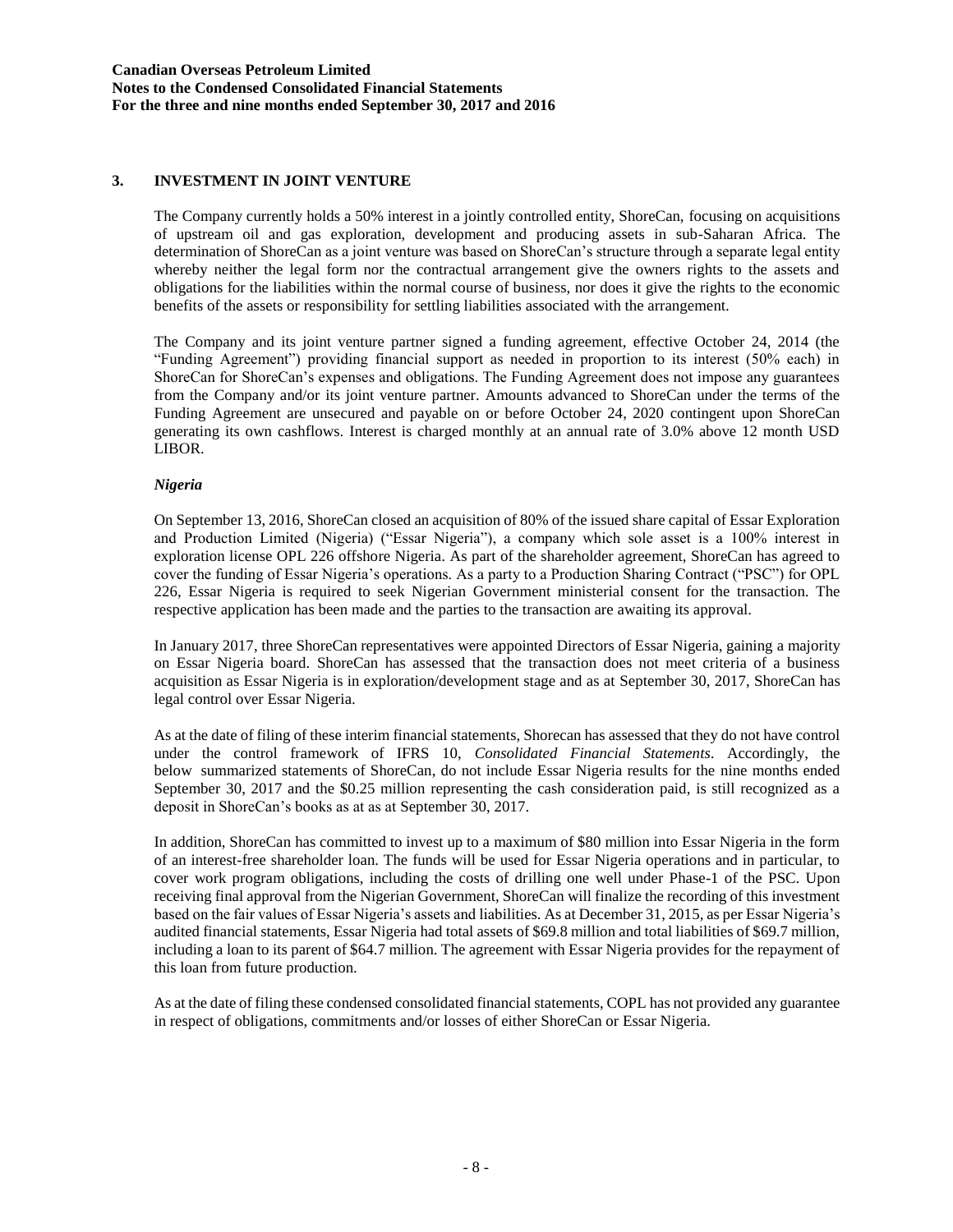# **3. INVESTMENT IN JOINT VENTURE (continued)**

#### **Summarized statement of comprehensive loss for investment in joint venture under equity accounting:**

| (\$000's)                            | Three months<br>September 30, | ended<br>2017 | Three months<br>September 30, | ended<br>2016 | September 30, | Nine months<br>ended<br>2017 | Nine months<br>ended<br>September 30,<br>2016 |
|--------------------------------------|-------------------------------|---------------|-------------------------------|---------------|---------------|------------------------------|-----------------------------------------------|
| Revenues                             | \$                            |               | \$                            |               | \$            |                              |                                               |
| Expenses                             |                               |               |                               |               |               |                              |                                               |
| Pre-licence costs                    |                               |               |                               | (14)          |               |                              | (80)                                          |
| Impairment of E&E assets             |                               |               |                               | (495)         |               |                              | (495)                                         |
| General and administration           |                               | (1,016)       |                               | (779)         |               | (2,250)                      | (2,940)                                       |
|                                      |                               | (1,016)       |                               | (1,288)       |               | (2,250)                      | (3,515)                                       |
| Finance income                       |                               |               |                               |               |               |                              |                                               |
| Foreign exchange gain                |                               |               |                               |               |               |                              | 11                                            |
| Interest expense                     |                               | (151)         |                               | (130)         |               | (425)                        | (255)                                         |
|                                      |                               | (151)         |                               | (129)         |               | (425)                        | (244)                                         |
| Net Loss                             |                               | (1,167)       |                               | (1, 417)      |               | (2,675)                      | (3,759)                                       |
| Share of equity investment (percent) |                               | 50%           |                               | 50%           |               | 50%                          | 50%                                           |
| Company's share of net loss          | \$                            | (583)         | \$                            | (708)         | \$            | (1,337)                      | \$<br>(1,879)                                 |

Included in ShoreCan's expenses for the nine months ended September 30, 2017, is \$1.1 million (2016 - \$1.4 million) of management and technical services and \$0.2 million (2016 - \$0.1 million) of interest expense charged by the Company and its subsidiaries.

#### **Carrying value of investment in joint venture under equity accounting:**

| Statement of financial position<br>(\$000's) | September 30,<br>2017 | December 31.<br>2016 |  |  |
|----------------------------------------------|-----------------------|----------------------|--|--|
| Assets                                       |                       |                      |  |  |
| <b>Non-current Assets</b>                    | \$<br><b>250</b>      | 252                  |  |  |
|                                              | <b>250</b>            | 252                  |  |  |
| Liabilities                                  |                       |                      |  |  |
| Current liabilities                          | (264)                 | (271)                |  |  |
| Non-current liabilities                      | (13, 673)             | (10,994)             |  |  |
|                                              | (13,937)<br>\$        | (11,265)<br>D        |  |  |

#### **Reconciliation of carrying amount of net investment in joint venture:**

| <b>Carrying amount - Opening</b>               | ۰                        |      |
|------------------------------------------------|--------------------------|------|
| Increases in net investment in joint venture   |                          |      |
| during the period                              | 59                       | 80   |
| Loss recognized on investment in joint venture | (59)                     | (80) |
| <b>Carrying amount - Ending</b>                | $\overline{\phantom{a}}$ |      |

As at September 30, 2017, ShoreCan's non-current liabilities included \$6.8 million due to the Company under the terms of the Funding Agreement (December 31, 2016 - \$5.5 million).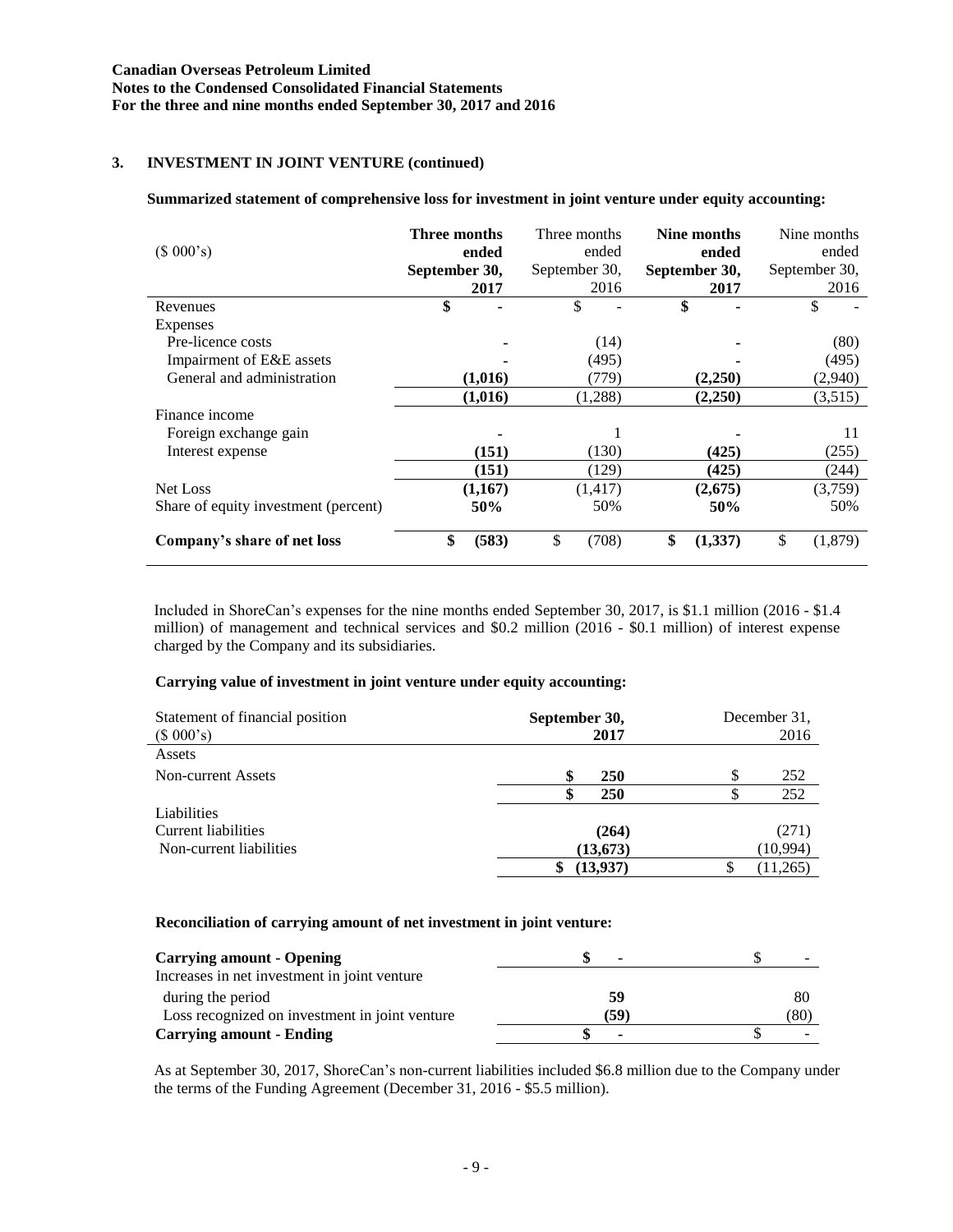# **3. INVESTMENT IN JOINT VENTURE (continued)**

For the nine months ended September 30, 2017, the Company's share of ShoreCan's losses of \$1.3 million (nine months ended September 30, 2016 - \$1.9 million) exceed the Company's Net Investment of \$59,000 for this period (\$79,000 for nine months ended September 30, 2016). Accordingly, under the equity method, the Company recognized its share of ShoreCan's losses of \$59,000 for the nine months ended September 30, 2017 (\$79,000 for nine months ended September 30, 2016).

As at September 30, 2017, the Company's share in ShoreCan's accumulated losses is \$6.8 million (December 31, 2016 - \$5.5 million). Unrecognized accumulated losses on the investment as of September 30, 2017 are \$5.9 million including \$1.3 million of unrecognized losses for nine months ended September 30, 2017.

# **4. EXPLORATION AND EVALUATION ASSETS**

| (\$000's)                | <b>TOTAL</b> |
|--------------------------|--------------|
| As at January 1, 2016    | 16,455<br>\$ |
| Additions                | 273          |
| Impairment               | (1,321)      |
| As at December 31, 2016  | 15,407<br>\$ |
| Additions                | 235          |
| Impairment               | (15, 642)    |
| As at September 30, 2017 |              |

# *Liberia*

The Company held a 17% working interest in Block LB-13 offshore Liberia, with the remaining 83% being held by ExxonMobil Exploration and Production Liberia Limited ("ExxonMobil"), who was the operator under this license. The Company's exploration and evaluation assets ("E&E") related entirely to the Liberia project and consisted mainly of 3D seismic of Block LB-13 and capitalized geological and geophysical evaluation work conducted on this block, net of \$1.3 million of E&E impaired in 2016, further to drilling Mesurado-1 well that was not commercially successful.

During 2017, ExxonMobil and the Company performed an evaluation of Mesurado-1 results and worked on implementation of these results into a geological and geophysical analysis for the rest of block LB-13. The obligations under a second exploration period under LB-13 license were completed with drilling Mesurado-1 and the second exploration period expired on September 25, 2017.

Both ExxonMobil and the Company have elected not to enter into third exploration period and accordingly, surrendered their rights to the LB-13 license, resulting in the expiration of LB-13 production sharing contract on September 25, 2017. Accordingly, the Company recognized an impairment of its whole E&E balance of \$15.6 million as at September 30, 2017.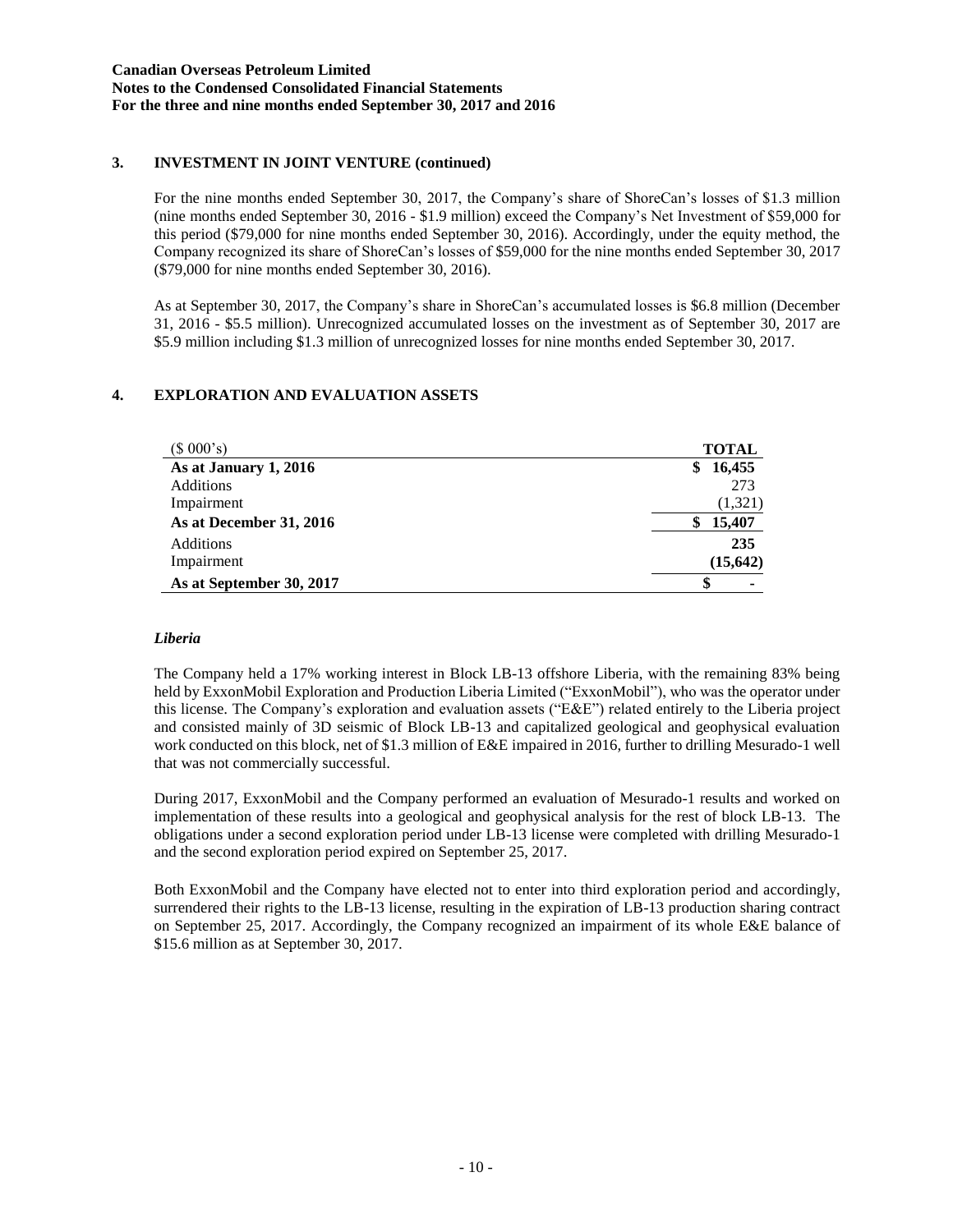## **5. SHARE CAPITAL**

#### **a) Authorized and Issued Common Shares**

#### Authorized

An unlimited number of common voting shares (the "Common Shares") without nominal or par value and an unlimited number of preferred shares, issuable in series. Issued

**Number of**

The issued share capital is as follows:

|                                                            | Aumber of            |               |
|------------------------------------------------------------|----------------------|---------------|
|                                                            | <b>Common Shares</b> | <b>Amount</b> |
| Balance, January 1, 2016                                   | 482,339,196          | \$120,730     |
| Issued pursuant to Non-Brokered Offering                   | 22,857,143           | 1,163         |
| Issued pursuant to Brokered Offering                       | 101,066,868          | 5,576         |
| Valuation of Warrants issued from the Offerings            |                      | (2,800)       |
| Issued pursuant to exercise of Warrants                    | 10,876,143           | 694           |
| Valuation of Warrants exercised                            |                      | 575           |
| Share issue costs                                          |                      | (1,064)       |
| <b>Balance, December 31, 2016</b>                          | 617,139,350          | \$124,874     |
| Issued pursuant UK Placement                               | 656,000,000          | 4,181         |
| Share issue costs                                          |                      | (933)         |
| Fair value of warrants that expired unexercised (Note 5 b) |                      | 2,612         |
| <b>Balance, September 30, 2017</b>                         | 1,273,139,350        | 130,734<br>\$ |

On June 12, 2017, further to a UK prospectus, the Company closed a placing of 656,000,000 Common Shares at a price of GBP 0.005 (\$0.006) for gross proceeds of GBP 3.3 million (\$4.2 million) (the "UK Placing). The Brokers were paid a cash commission of GBP \$0.2 million (\$0.25 million) representing approximately 6.0% of the gross proceeds of the UK Placing. Other expenses (mainly legal and stock exchanges fees) amounted to approximately GBP 0.4 million (\$0.5 million). The Company will use net proceeds from the UK Placing of approximately \$3.4 million to finance its administrative expenses.

In connection with the UK Placing, the Company also issued 39,000,000 warrants to its broker (the Broker's Warrants") as compensation warrants. Each Broker's Warrant entitles the holder thereof to purchase one Common Share of the Company at an exercise price of GBP 0.005 (\$0.006) per Common Share on or before June 12, 2019. The fair value of the Broker's Warrants estimated at \$176,000 (using a Black-Scholes option pricing model) was netted against proceeds from share capital (as share issue costs) and a derivative liability of \$176,000 was recognized as at June 12, 2017.

All warrants issued during 2015, 2016 and 2017 (the "Warrants") have exercise price is in CAD or GBP; as the Company's functional currency is USD, these Warrants are classified as a derivative financial instruments. The following assumptions were used for Black-Scholes option pricing model to estimate the fair value of Warrants outstanding as at September 30, 2017:

|                               | 2016 Non-Brokered<br>Offering Warrants and<br>Finder's Warrants | 2016 Brokered<br>Offering Warrants and<br>Agent's Warrants | 2017 Broker's<br>Warrants |
|-------------------------------|-----------------------------------------------------------------|------------------------------------------------------------|---------------------------|
| Risk-free interest rate       | 0.31%                                                           | 1.16%                                                      | 0.47%                     |
| Weighted average life (years) | 0.58                                                            | 0.59                                                       | 1.70                      |
| Expected volatility           | 90%                                                             | 90%                                                        | 90%                       |
| Expected dividend yield       | 0%                                                              | $0\%$                                                      | $0\%$                     |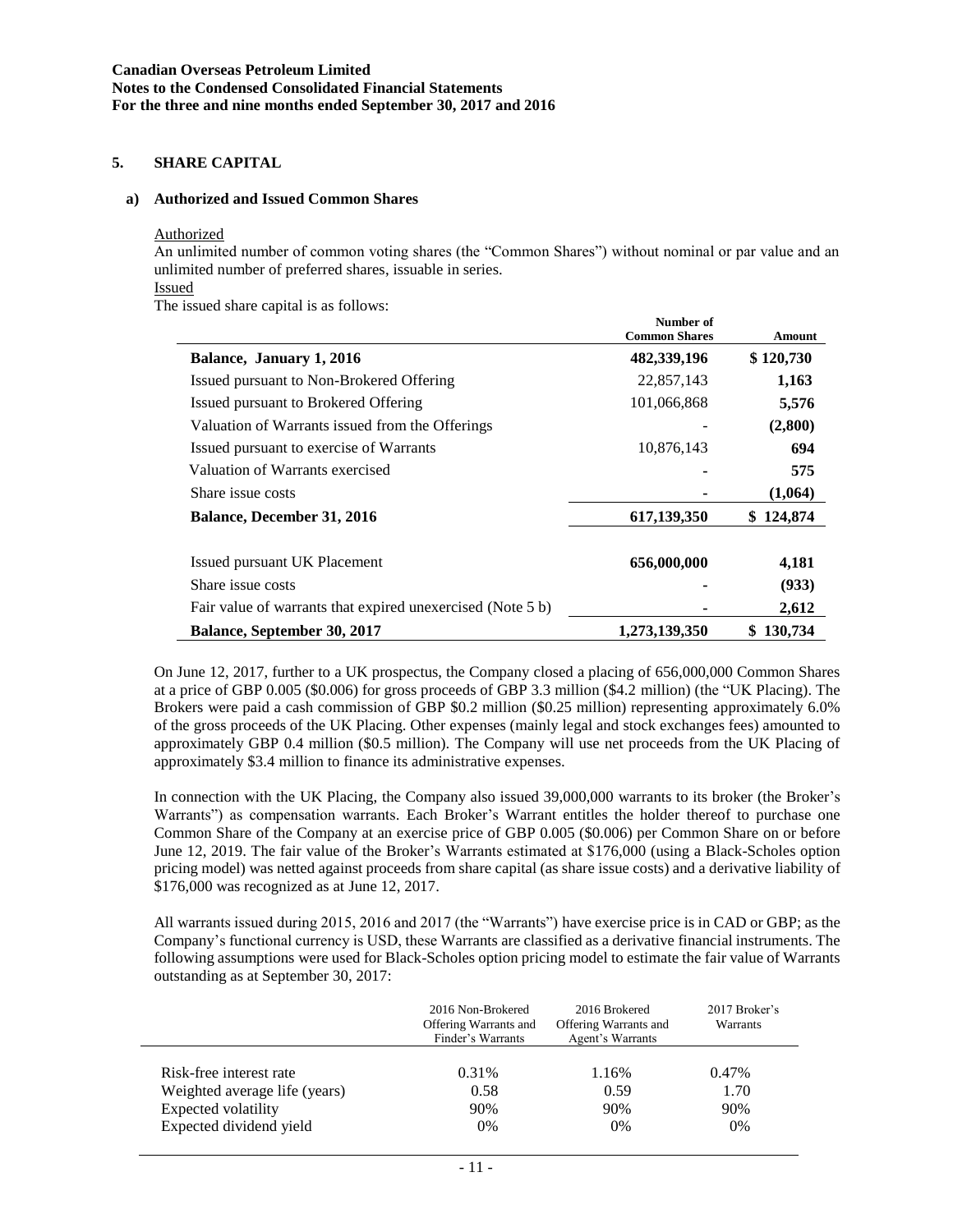## **5. SHARE CAPITAL (continued)**

### **a) Authorized and Issued Common Shares (continued)**

Subsequent to quarter end, on October 16, the Company closed another placing in the UK of 250,000,000 Common Shares at a price of GBP 0.01 (\$0.013) for gross proceeds of GBP 2.5 million (\$3.3 million) (the "UK October Placing). The Brokers were paid a cash commission of GBP \$0.12 million (\$0.16 million) representing approximately 4.9% of the gross proceeds of the UK October Placing. In addition, the Company issued 15,000,000 warrants to its broker (the Broker's Warrants") as compensation warrants. Each Broker's Warrant entitles the holder thereof to purchase one Common Share of the Company at an exercise price of GBP 0.01 (\$0.013) per Common Share on or before October 16, 2019. The Company will use proceeds from the UK October Placing to finance its general and administrative expenses.

### **b) Warrants**

A summary of the Company's share purchase warrants outstanding at September 30, 2017 is as follows:

| (\$000's)                                  | Number of<br><b>Warrants</b> | Weighted<br>Average<br><b>Exercise Price*</b> | Fair<br><b>Value of</b><br>Warrants | <b>Expiry Date</b>       |
|--------------------------------------------|------------------------------|-----------------------------------------------|-------------------------------------|--------------------------|
| Balance, January 1, 2016                   | 136,280,968                  | \$0.19                                        | \$2,612                             | July 9 & August 21, 2017 |
| <b>Issued Non-Brokered Warrants</b>        | 22,857,143                   | 0.07                                          |                                     | April 28, 2018           |
| Issued Finder's Warrants                   | 1,177,114                    | 0.05                                          |                                     | April 28, 2018           |
| <b>Issued Brokered Warrants</b>            | 101,066,868                  | 0.07                                          |                                     | May 3, 2018              |
| Issued Agents' Warrants                    | 5,233,206                    | 0.06                                          |                                     | May 3, 2018              |
| Warrants exercised                         | (10,876,143)                 | 0.07                                          | ۰                                   |                          |
| Expired 2014 Offering Agent Warrants       | (888,889)                    | \$0.22                                        |                                     |                          |
| Balance, December 31, 2016                 | 254,850,267                  | \$0.14                                        | \$2,612                             |                          |
| <b>Issued UK Placement Broker Warrants</b> | 39,000,000                   | 0.006                                         |                                     | June 12, 2019            |
| Expired 2014 Offering Warrants             | (50, 555, 000)               | 0.370                                         | (2,612)                             |                          |
| Expired 2015 Offering Warrants             | (79,714,699)                 | 0.090                                         |                                     |                          |
| Expired 2015 Offering Broker Warrants      | (4,548,380)                  | 0.070                                         |                                     |                          |
| <b>Balance, September 30, 2017</b>         | 159,032,188                  | \$0.060                                       | \$<br>$\overline{\phantom{a}}$      |                          |

\*The weighted average exercise price has been converted in USD based on the foreign exchange rate in effect at the date of issuance.

#### **c) Incentive Stock Options**

The Company has a stock option plan where the number of Common Shares reserved under the plan shall not exceed 10% of the issued and outstanding Common Shares and the number reserved for any one individual may not exceed 5% of the issued and outstanding shares. Exercise prices for stock options granted are determined by the closing market price on the day before the date of grant.

There were no changes to the Company's stock option plan, no stock options were granted, exercised or expired and 5,800,000 forfeited during the nine months ended September 30, 2017. As at September 30, 2017, a total of 55,205,000 stock options to purchase Common Shares were outstanding, having a weighted average exercise price of \$0.11 per share and a remaining weighted average contractual life of 3.3 years.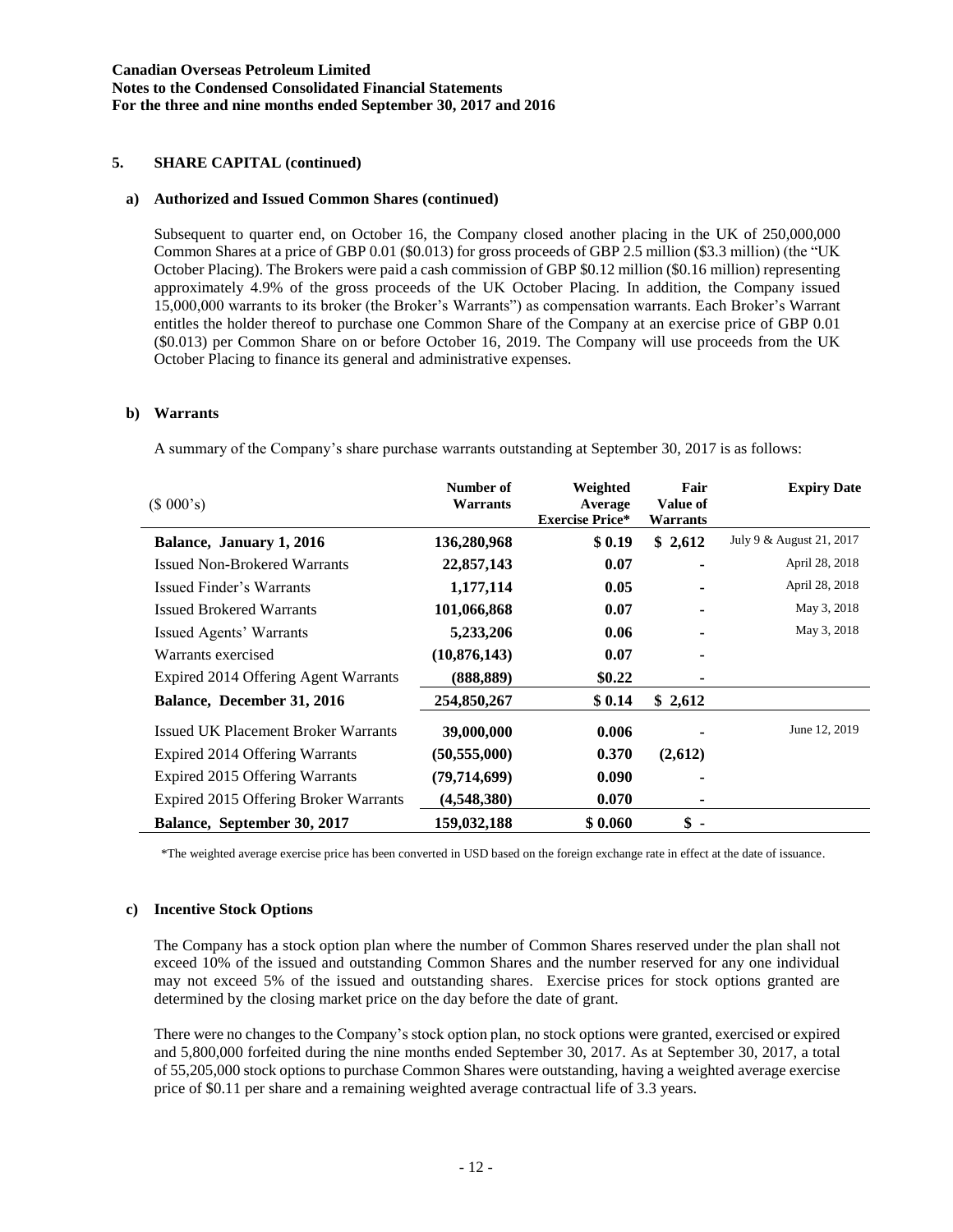### **5. SHARE CAPITAL (continued)**

#### **c) Incentive Stock Options (continued)**

| (\$000's)                                        | Number of<br><b>Options</b> | Weighted Avg.<br><b>Exercise Price*</b> | <b>Contributed</b><br><b>Capital Reserve</b> |
|--------------------------------------------------|-----------------------------|-----------------------------------------|----------------------------------------------|
| Balance, January 1, 2016                         | 19,315,000                  | \$<br>0.46                              | \$<br>48,014                                 |
| Granted                                          | 52,680,000                  | 0.09                                    | 2,097                                        |
| Expired                                          | (9,490,000)                 | 0.68                                    |                                              |
| Forfeited                                        | (1,500,000)                 | 0.35                                    |                                              |
| <b>Balance and exercisable December 31, 2016</b> | 61,005,000                  | \$0.11                                  | 50,111<br>\$                                 |
| Forfeited                                        | (5,800,000)                 | 0.10                                    |                                              |
| Balance and exercisable September 30, 2017       | 55,205,000                  | \$0.11                                  | 50,111                                       |

\*The weighted average exercise price has been converted in USD based on the foreign exchange rate in effect at the date of issuance.

### **6. COMMITMENTS AND CONTRACTUAL OBLIGATIONS**

As at September 30, 2017, the Company has the following commitments:

| (\$000's)    | <b>Total</b> | <b>Less than</b><br>One Year | <b>One to Three</b><br><b>Years</b> | <b>Four to Five</b><br>Years | <b>After Five</b><br>Years |
|--------------|--------------|------------------------------|-------------------------------------|------------------------------|----------------------------|
| Office lease | \$1.146      | 529                          | 617                                 | $\overline{\phantom{0}}$     | $\overline{\phantom{0}}$   |

The Company is committed under operating lease agreements for the rental of office space in Calgary, Canada. The approximate total lease payments are \$1.1 million and are payable over the next 2.2 years.

### **7. FINANCIAL INSTRUMENTS**

The Company has classified its cash and cash equivalents, deposits and derivative liability as financial assets and liabilities at fair value through profit and loss and has measured them at fair value. Accounts receivable are classified as loans and receivables; accounts payable and accrued liabilities are classified as other liabilities; these items are measured at amortized cost.

The Company uses the following hierarchy for determining and disclosing the fair value of financial instruments depending on the observability of the inputs employed in the measurement:

Level 1: fair value measurements are based on unadjusted quoted prices in active markets for identical assets or liabilities. An active market for an asset or liability is considered to be a market where transactions occur with sufficient frequency and volume to provide pricing information on an ongoing basis. At September 30, 2017, cash and cash equivalents, are valued using Level 1 inputs.

Level 2: fair value measurements are based on valuation models and techniques where the significant inputs are derived from quoted indices. Level 2 valuations are based on inputs including quoted forward prices, time value, volatility factors and broker quotes that can be observed or corroborated in the market for the entire duration of the derivative instrument. At September 30, 2017, the derivative liability is valued using Level 2 inputs.